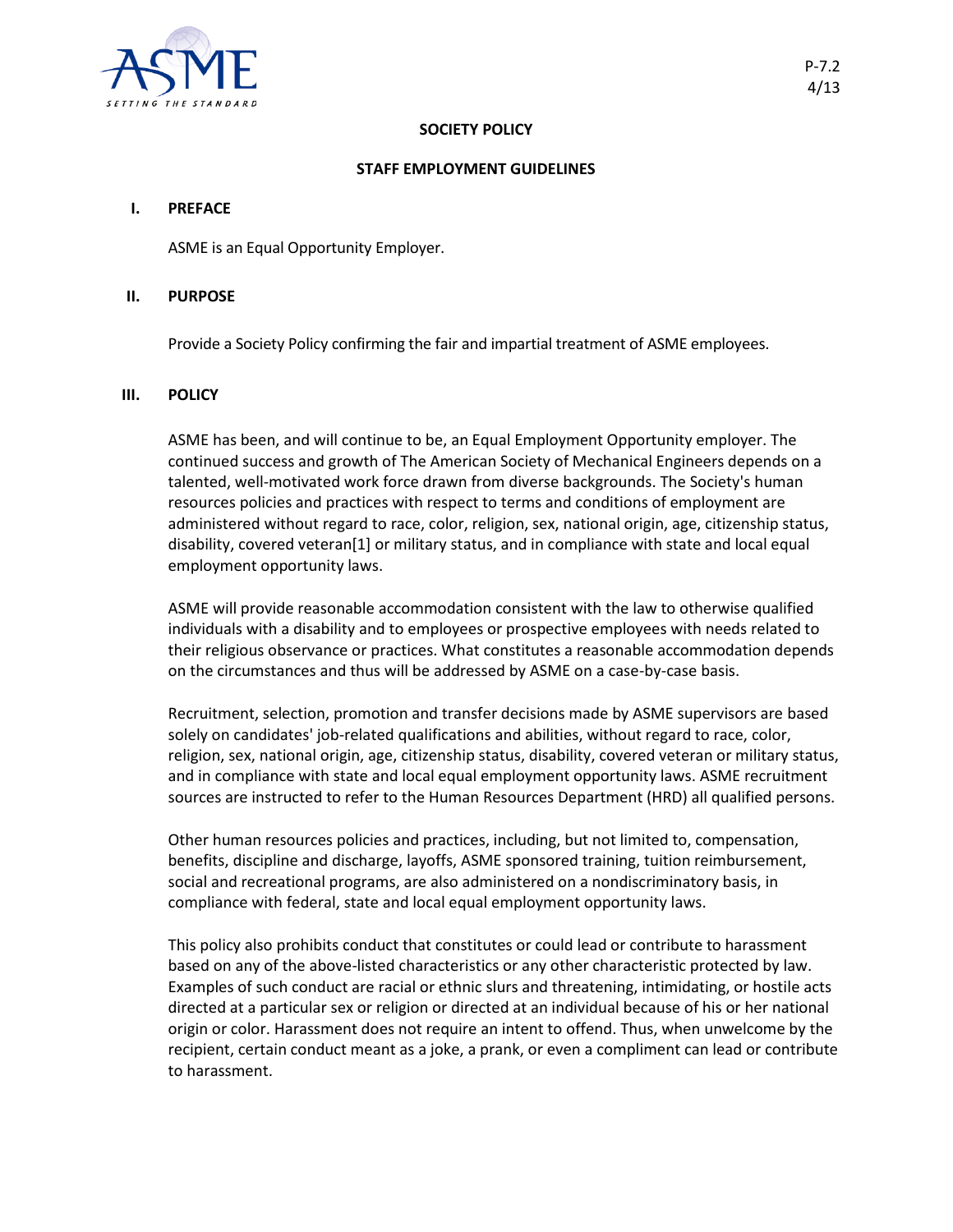Any employee who has EEO-related questions or feels that he or she has been subjected to any conduct of the type prohibited by this policy should immediately contact his or her supervisor, or the supervisors' superior or a member of the HRD (whomever the individual feels most comfortable contacting under the circumstances). An employee should report the conduct regardless of the offender's position at ASME and should also report the conduct even if the offender is not employed at ASME (for example, a vendor, volunteer, or "temp"). Individuals who have information about inappropriate conduct directed toward others are also encouraged to report the relevant facts pursuant to this policy. Prompt reporting is very important so that ASME can take action to stop the conduct before it is repeated. All such reports will be investigated promptly, with an effort made to keep the source of the report as confidential as possible. Where a violation of this policy has occurred, corrective action will be taken where appropriate.

Any ASME supervisor or other employee who violates this policy will be subject to disciplinary action, up to and including termination.

Any supervisor who has been approached by an employee with an EEO-related problem must immediately contact the HRD.

ASME's continued success depends heavily on the full and effective utilization of all qualified persons. For this reason, and in compliance with our status as a federal government contractor, ASME has developed written Affirmative Action Programs to cover all ASME locations for: (1) minorities and women, (2) disabled individuals (3) and covered veterans[1].

The support, commitment and participation of every employee is needed to ensure the success of this policy. Supervisors and managers have a special responsibility to foster a work environment that reaffirms this policy. The Managing Director, Human Resources, is responsible for developing and maintaining the Affirmative Action Programs, ensuring compliance, and advising management of problem areas and the need for corrective action.

Employees who are disabled, or covered veterans, who would like to identify themselves as such under the Affirmative Action Program are invited to do so. Please refer to ASME's ["Voluntary](http://intranet.asmestaff.org/forms/files/Veterans%20Self%20ID%20form.pdf)  Self-[Identification Survey Form,"](http://intranet.asmestaff.org/forms/files/Veterans%20Self%20ID%20form.pdf) which is available on the Intranet and also available in the HRD.

Elements of the Affirmative Action Programs are available for inspection through the HRD by employees and applicants for employment during normal business hours.

The Executive Director fully endorses this policy and will continue to review the results of our Affirmative Action Programs. The Executive Director needs the full cooperation of all employees to ensure the success of this policy.

It is against ASME policy for any retaliatory action to be taken or threatened against an individual who reports or provides information about a possible violation of this policy or who participates in a related proceeding or exercises any other right protected by the equal opportunity laws. In the event you believe that you have been retaliated against for such an action, you should use the reporting procedures outlined in this policy to report the pertinent